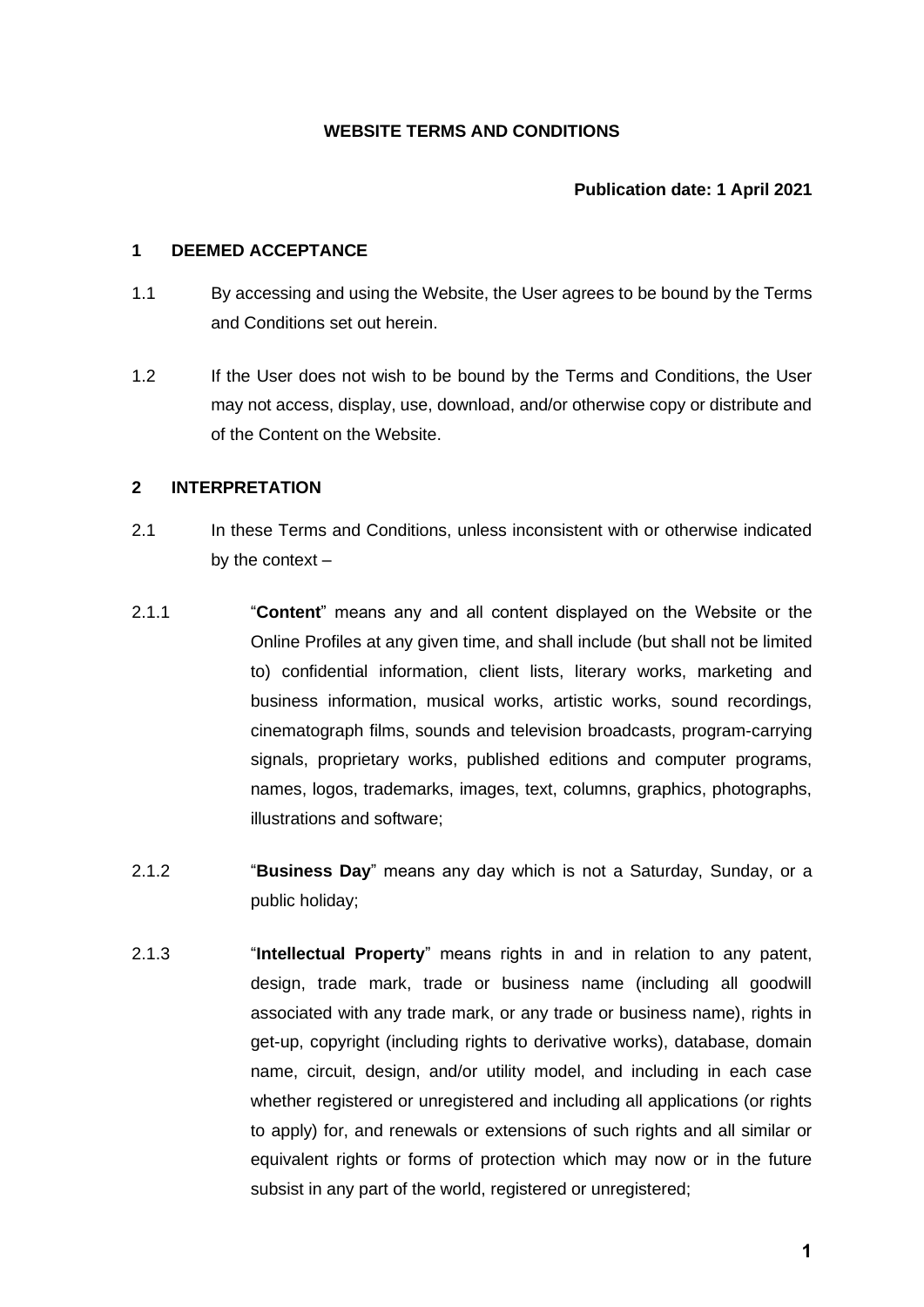- 2.1.4 "**Online Profiles**" means Cubisol's social media and other profiles, (insofar as it may be applicable) including (but not limited to) its Facebook page, LinkedIN account, Twitter feed;
- 2.1.5 "**Owner(s)**" means Cubisol or any third party owner(s), as the case may be, of the Intellectual Property rights in and to the Content;
- 2.1.6 "**Terms and Conditions**" means the terms and conditions applicable to the use of the Website as set out herein, which is constituted of these terms and conditions and the privacy policy attached as **Annexure A**, as amended from time to time:
- 2.1.7 "**Cubisol**" means Cubisol Investments 3 (Pty) Ltd, registration number 2009/019315/07, a private company with limited liability, duly incorporated in accordance with the laws of the Republic of South Africa;
- 2.1.8 "**User(s)**" means any person or entity using the Website; and
- 2.1.9 "**Website**" means the websites owned and maintained by Cubisol, or through which Cubisol makes information relating to its products and services available to Users, including but not limited to the websites located at the domain names [www.lonehillcentre.co.za;](http://www.lonehillcentre.co.za/) [www.harbourbay.co.za;](http://www.harbourbay.co.za/) [www.mayfieldsquare.co.za,](http://www.mayfieldsquare.co.za/) and any Online Profiles operated by or on behalf of Cubisol in the future, including the Content thereon.
- 2.2 The clause headings in these Terms and Conditions have been inserted for reference purposes only and shall not affect the interpretation of any provision of these Terms and Conditions.
- 2.3 Words and expressions defined in any sub-clause shall, for the purpose of the clause of which the sub-clause forms part, bear the meaning assigned to such words and expressions in that sub-clause.
- 2.4 If any provision in a definition is a substantive provision conferring rights or imposing obligations on any party, effect shall be given to it as if it were a substantive clause in the body of the Terms and Conditions, notwithstanding that it is only contained in this interpretation clause.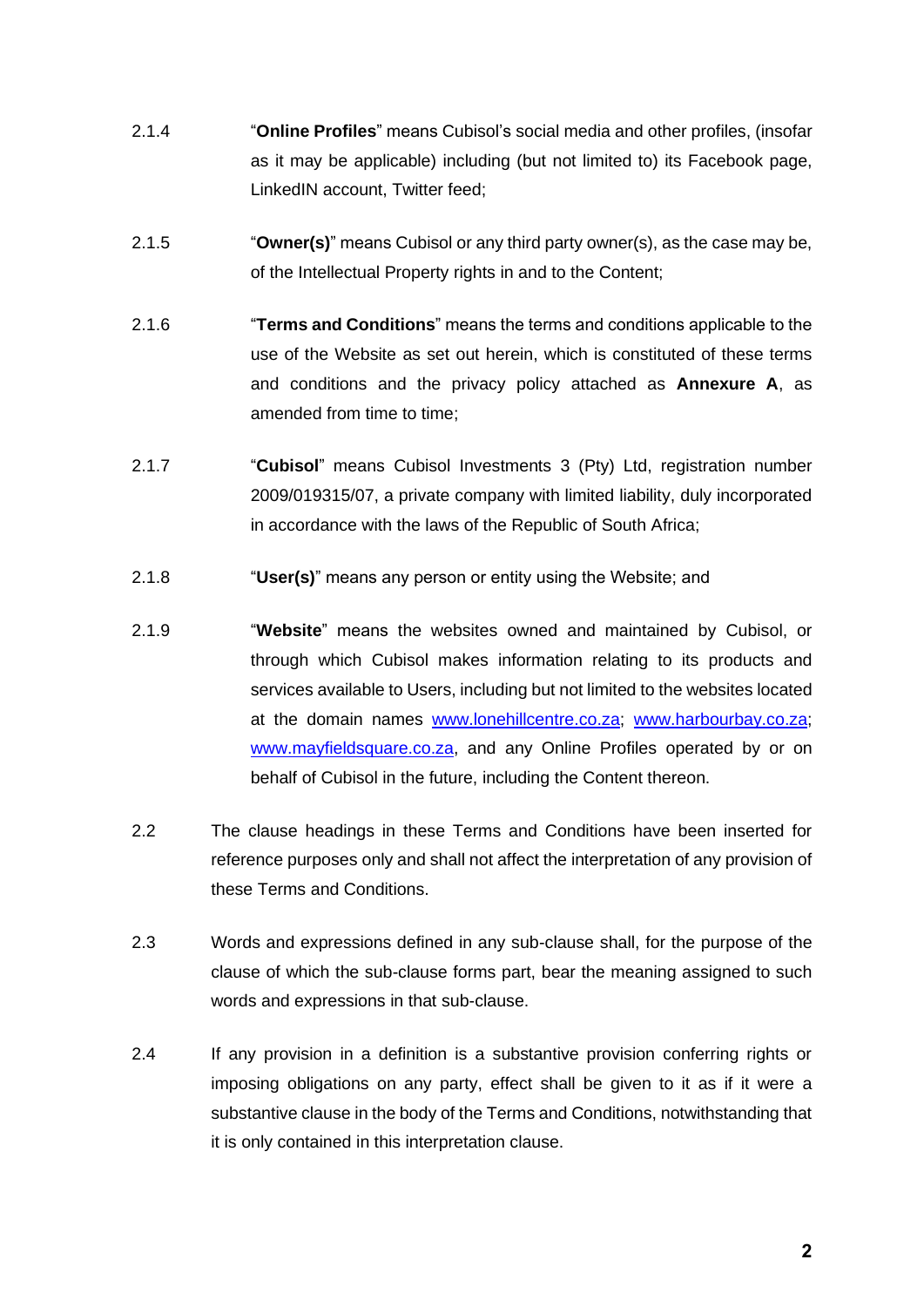- 2.5 If any period is referred to in these Terms and Conditions by way of reference to a number of days, the days shall be reckoned exclusively of the first and inclusively of the last day unless the last day falls on a day which is not a Business Day, in which case the day shall be the next succeeding Business Day.
- 2.6 The rule of construction that the contract shall be interpreted against the party responsible for the drafting or preparation of these Terms and Conditions shall not apply.
- 2.7 These Terms and Conditions shall be governed by and construed and interpreted in accordance with the laws of the Republic of South Africa.
- 2.8 Expressions defined in these Terms and Conditions shall bear the same meanings in any annexure hereto which does not contain its own definitions.

# **3 INTRODUCTION**

This document sets out the Terms and Conditions of Cubisol pertaining to the access and use of the Content, information, products, services, and functions provided on the Website.

## **4 CONDITIONS OF USE**

- 4.1 The User may not use, copy, adapt, redistribute or modify the Content or any part thereof or frame, "mirror", data-mine (by way of but not limited to, robots, crawlers or other similar programs) or cache the Website or reverse engineer, copy, modify, re-distribute, decompile, or create a derivative work of the Website or Cubisol's software, or any part thereof without prior written authorisation from Cubisol.
- 4.2 The User may not assign, transfer or sublicense the rights afforded to the User in terms of these Terms and Conditions, and the User accordingly agrees not to provide access to any other person, or provide his/her account details to any such other person.
- 4.3 The User agrees to treat all Content and information on the Website as confidential, and not to share any such Content or information with any person other than on the Website without the relevant Party's express consent, if applicable.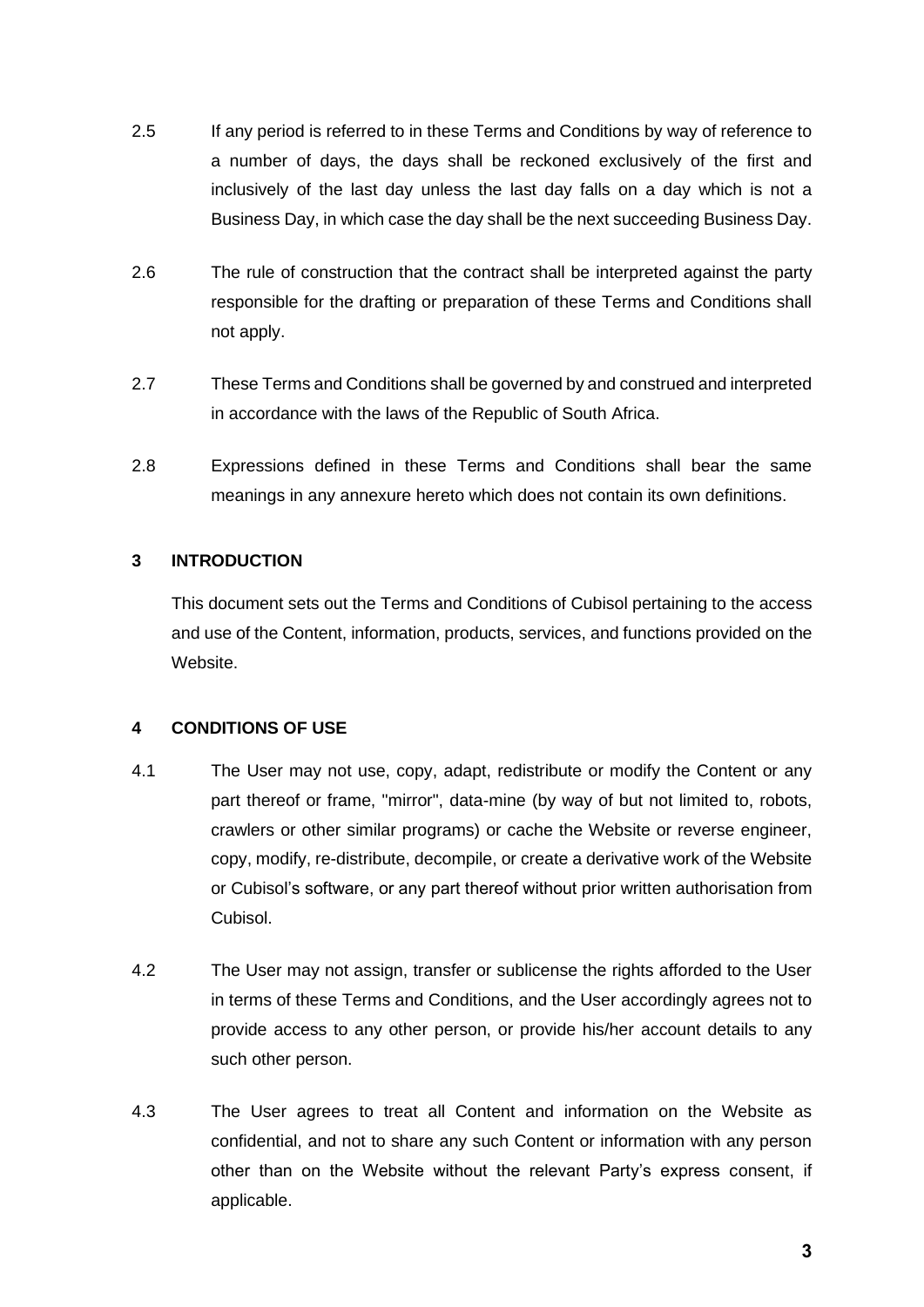# **5 CONTENT**

- 5.1 Cubisol reserves the right to –
- 5.1.1 refuse services, suspend or terminate a User's access to the Website, and remove or edit the Content at its sole discretion;
- 5.1.2 claim damages from any User who does not comply with these Terms and Conditions;
- 5.1.3 make improvements, change, or discontinue, without notice, any aspect or feature of the Website and Content; and
- 5.1.4 use the services of third parties to provide information on the Website.

# **6 USAGE RESTRICTIONS**

- 6.1 The User hereby agrees that it will not itself, nor through a third party –
- 6.1.1 use the Website for any purposes other than in respect of obtaining further information in respect of Cubisol or its affiliates;
- 6.1.2 use the Website or any of the Content for or in conjunction with any illegal, unlawful, or immoral purpose or as prohibited by the provisions hereof;
- 6.1.3 use the Website for any purpose other than personal, non-commercial, and information purposes;
- 6.1.4 engage in any activity intended to entice, solicit or otherwise recruit Users to join an organisation, except where such activities are expressly authorised in writing by Cubisol, or as permitted by law;
- 6.1.5 take action aimed at deceiving or misleading any person, attempt to impersonate or misrepresent the User's affiliation to any person, or otherwise manipulate or disguise the origin of anything posted or transmitted electronically to Cubisol, whether on or through its Website, or otherwise;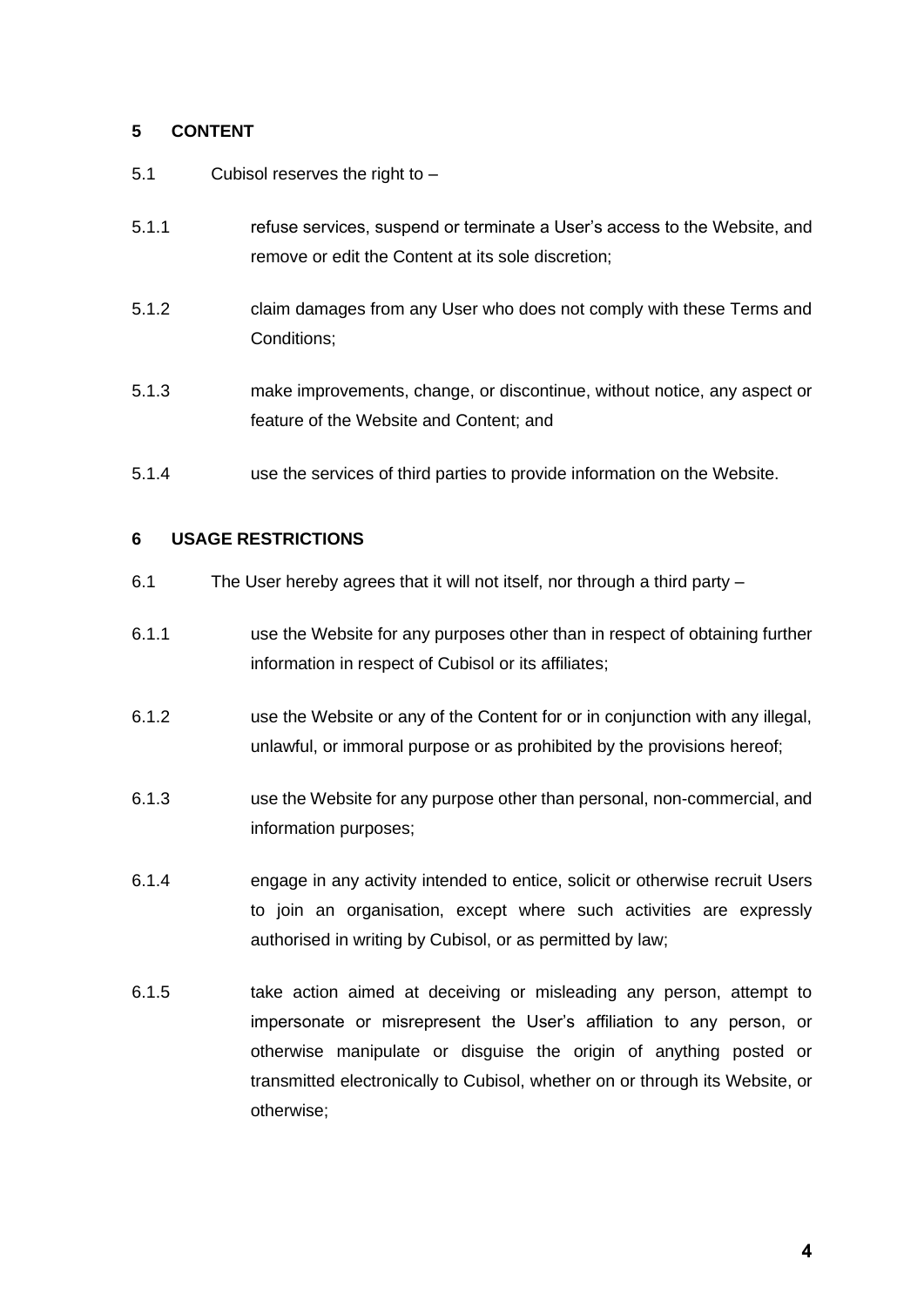- 6.1.6 engage in any abuse of electronic mail or spamming, including the posting or cross-posting of unsolicited articles with the same or substantially the same message to recipients that did not request to receive such messages;
- 6.1.7 modify, access, or make available any Content stored on or accessed through the Website in a manner other than on the Website;
- 6.1.8 remove any identification, trademark, copyright or other notices from the Website;
- 6.1.9 make available, upload files that contain software of any other material not owned or appropriately licensed by the User;
- 6.1.10 violate the privacy of any person, or attempt to gain unauthorised access to the products and/or services rendered by Cubisol;
- 6.1.11 collect or use any content from the Website for the benefit of a competing merchant;
- 6.1.12 decompile, disassemble, or reverse engineer any portion of the Website;
- 6.1.13 use the Website in a manner that may infringe the Intellectual Property rights or other proprietary rights of others, including the transmission of pirated software;
- 6.1.14 use the Website in any manner which could damage, impair, overburden, or disable the Website or interfere with any User's use or enjoyment of the Website;
- 6.1.15 use the Website to transmit anything which contains viruses or any other destructive features, regardless of whether or not damage is intended;
- 6.1.16 use the Website to post or transmit, anything which is unlawful, defamatory, discriminatory, obscene, offensive, vulgar, threatening, abusive, harassing, harmful, hateful, profane, sexuality explicit, or which carries child pornography, religious or racial slurs, which can be construed as racially, ethnically, or otherwise objectionable in any way, or threatens or encourages bodily harm or the like, or which may violate any person's personality rights;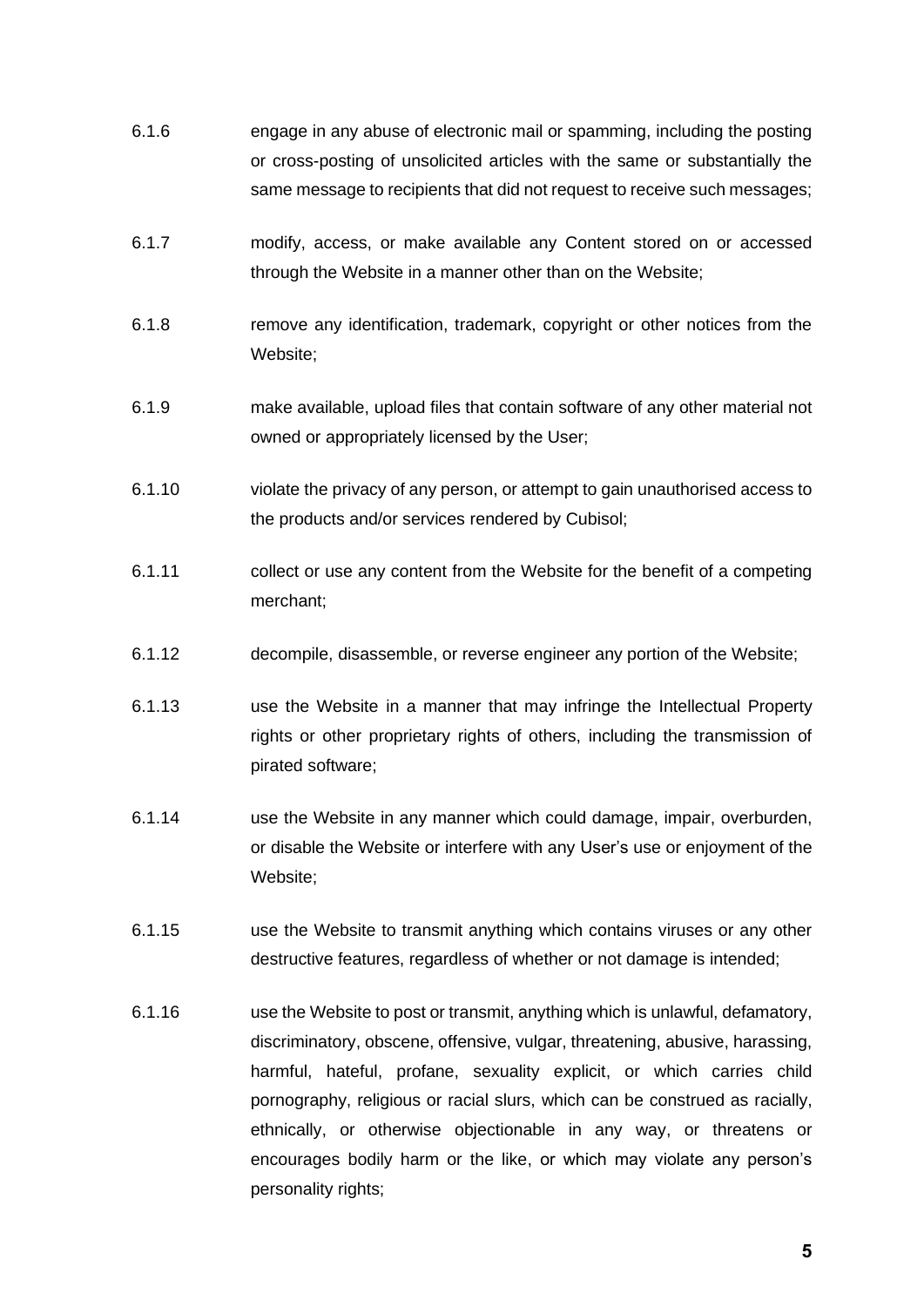- 6.1.17 use the Website, icons, site address, or other means to hyperlink other internet sites with any page in the Website;
- 6.1.18 frame, nor use framing technologies to enclose the Website, without the express written consent of Cubisol (and the Owner where applicable);
- 6.1.19 gather electronic mail addresses and/or names for commercial, political, charity or like purposes or collect or attempt to collect personal information about third parties without their knowledge or consent; and
- 6.1.20 act in any way which may, could or does impose an unreasonable or unusually large load of traffic on the Website, or otherwise interferes with its proper and timely functioning.

# **7 LINKED SITES**

- 7.1 The Website may contain links to other websites that are not controlled or maintained by Cubisol.
- 7.2 While Cubisol attempts to include only links to those sites which are in good taste and safe for Users, the User agrees that Cubisol will not be responsible for the content, advertising, privacy policies, products, services, or other materials on or available from such linked websites.
- 7.3 The use of linked websites is at the User's own risk. Cubisol encourages all Users to read the terms of use of such other websites. Any inclusion of such links on Cubisol's Website does however not imply Cubisol's endorsement of the linked site nor the content thereof.
- 7.4 Cubisol reserves the right to disable links from third party sites to Cubisol's Website, and *vice versa*.

## **8 COPYRIGHT AND INTELLECTUAL PROPERTY RIGHTS**

- 8.1 The Content is provided by the Owners.
- 8.2 The Intellectual Property available on the Website or to be made available by Cubisol or any of our selected service providers or agents are the property of or licensed to Cubisol and may not be used other than as set out herein.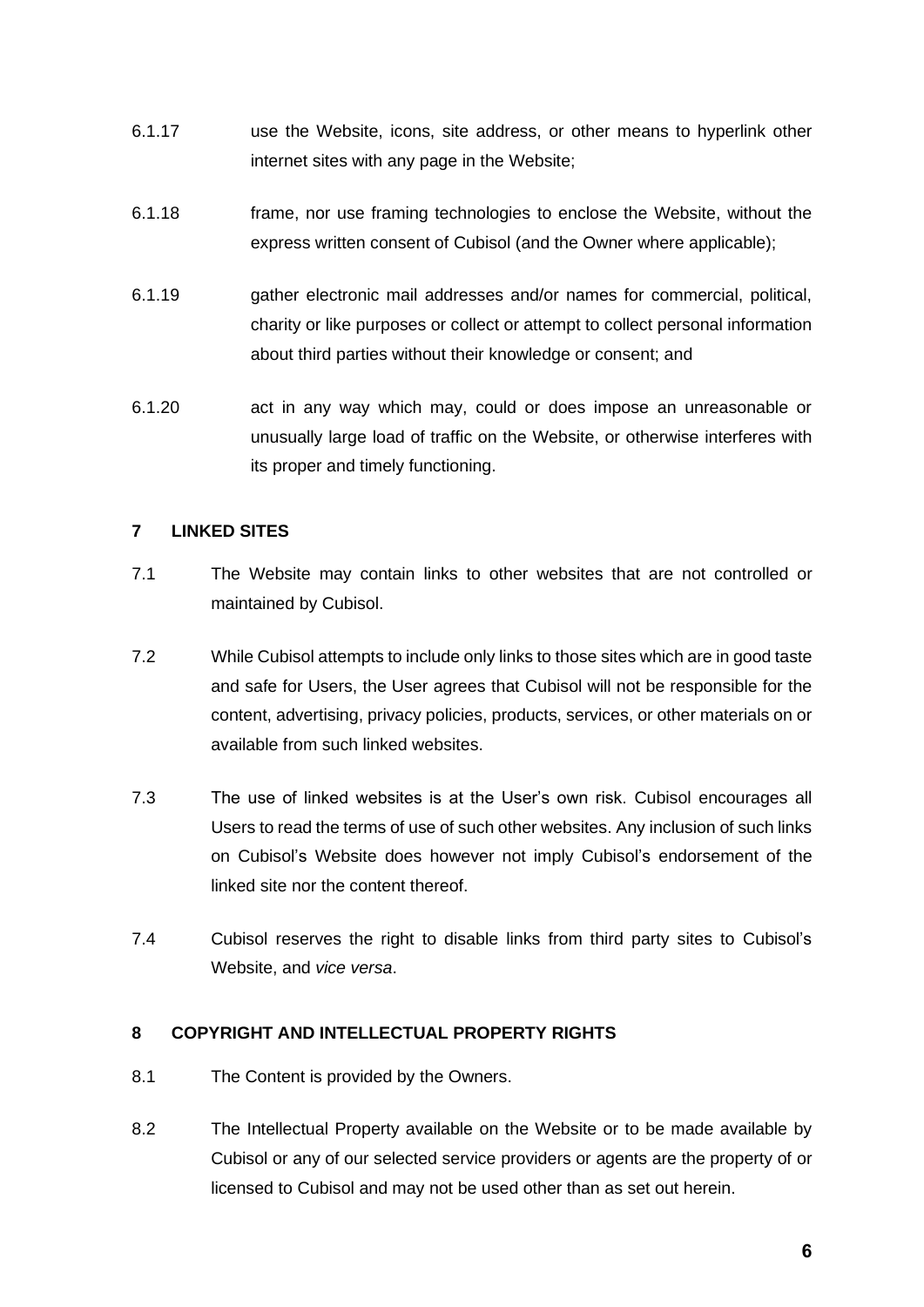- 8.3 Any uploads by the User to the Website will be dealt with as property of the User. The User hereby indemnifies Cubisol against any claim whatsoever for the infringement of Intellectual Property of a third party or breach of any Privacy Policy between the User and any third party as a result of an upload or submission to the Website.
- 8.4 The names, images and logos identifying Cubisol or the products and services of a third party, are the Intellectual Property of the Cubisol and subject to copyright, design right and trademark protection. Unless specifically agreed to under these terms and conditions, nothing contained herein shall be construed as conferring any licence or right to use any Intellectual Property by Cubisol or any other third party.
- 8.5 E-mail addresses, names, telephone numbers and fax numbers published on the Website may not be incorporated into any database used for electronic marketing or similar purposes. The presentation of such details is not permission from Cubisol to utilise same.
- 8.6 Except as specifically provided herein or elsewhere on the Website, no Content may be copied, reproduced, republished, downloaded, posted, transmitted, or distributed in any way, or otherwise used for any purpose, by any person or entity.
- 8.7 No User may add, delete, distort, or otherwise modify the Content. Any unauthorised attempt to modify any Content, to defeat or circumvent Cubisol's security features, or to utilise the Website for any purpose other than its intended purpose is strictly prohibited.

## **9 LIMITATION OF LIABILITY AND DISCLAIMERS**

- 9.1 Cubisol does not warrant that the Website, Content, information, or downloads shall be error-free or that they shall meet any particular criteria, performance, or quality. Cubisol expressly disclaims all implied warranties, including but not limited to, warranties of merchantability, fitness for a particular purpose, noninfringement, compatibility, security, and accuracy.
- **9.2 Subject to section 43(5) and 43(6) of the Electronic Communications and Transactions Act No. 25 of 2002 ("ECTA"), if applicable, and to the extent**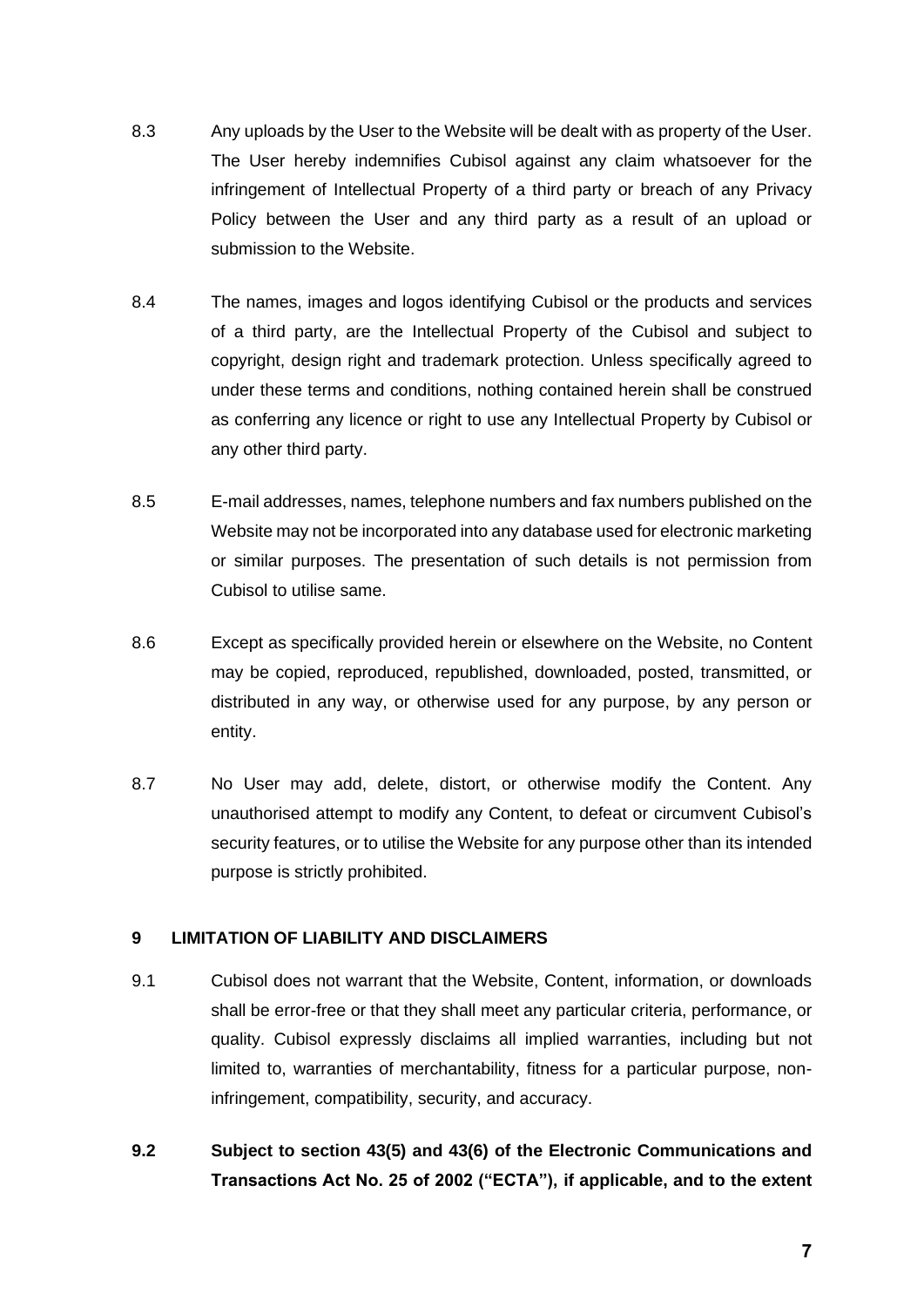**permitted by law, the Website, including any current or future offer of products or services, are provided on an "as is" basis, and may include inaccuracies or typographical errors, and Cubisol shall not be held liable for any damage, loss or liability of any nature whatsoever, howsoever caused.**

- 9.3 Cubisol makes no warranties or representations as to the availability, accuracy or completeness of the Website, or any third-party content accessible via a website on the Website.
- 9.4 **Cubisol, its trustees, employees, representatives, or service providers will not be liable for any special, direct, indirect, or consequential damages, expenses, or losses whatsoever, including loss of profits or data, loss of revenue, anticipated savings, goodwill, reputation or any delays, whether in an action in contract or delict, arising out of the use or inability to use the Website or performance of the Website or non-performance of the Website, maintenance, enhancements, events outside its control or** *force majeure* **events, even if Cubisol has been advised of the possibility of such damages.**
- 9.5 Cubisol does not warrant that it has control over the persons who have access to the Website, nor that any minors will be unable to access the Website or upload or download Content to or from the Website. **The User accordingly indemnifies Cubisol and holds it harmless against any losses, damages, costs, liabilities, and expenses incurred or suffered as a result of any minor gaining access to the Website.**
- 9.6 The User waives and abandons any and all liabilities and claims of any nature whatsoever, howsoever arising, which he might have against Cubisol, and releases Cubisol against any and all liability and claims that may arise or accrue to the User.
- 9.7 The use of the Website is at the User's sole risk.
- 9.8 The products and services advertised on the Website and other marketing material and documents are to be used as a guideline only, and may be influenced or changed by variable and/or unforeseen factors.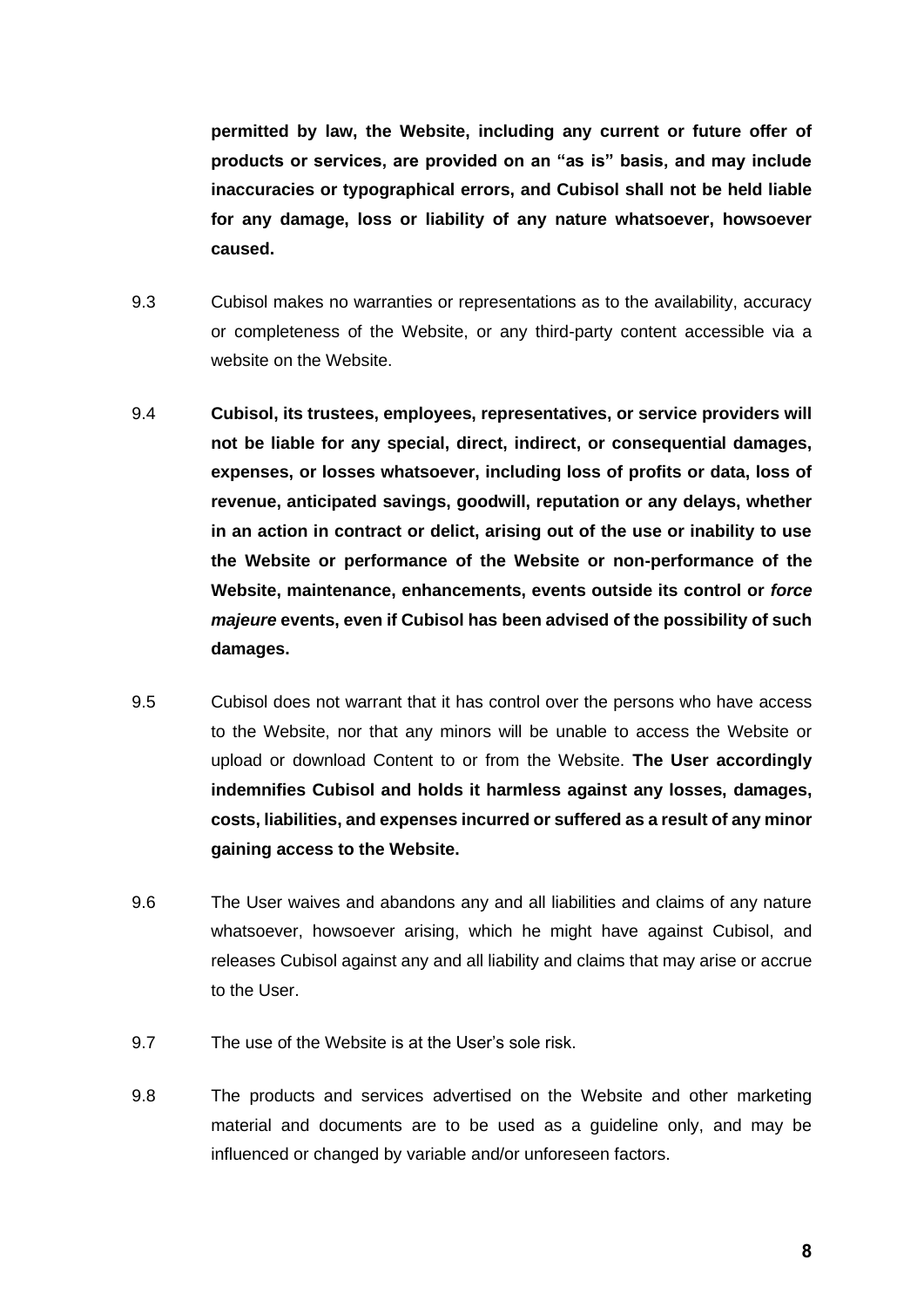9.9 Cubisol shall not be held liable for any errors or omissions in any of its publications and documentations (including any such material, information, publications, and documentation made available in digital or electronic media format).

#### **10 NON-ENDORSEMENT**

Reference to any specific company, products, processes, or services by trade name, trademark, manufacturer, or otherwise on the Website does not necessarily constitute or imply its endorsement, recommendation, or favouring by Cubisol.

#### **11 PRIVACY, ACCESS TO AND USE OF INFORMATION**

- 11.1 It is possible for internet-based communications to be intercepted. Without the use of encryption, the internet is not a secure medium and privacy cannot be ensured. Internet e-mail is vulnerable to interception and forging.
- 11.2 To ensure acquaintance with and awareness of the privacy measures and policies of Cubisol, the User is urged to read and understand the underlying privacy clauses attached as **Annexure A** to these Terms and Conditions.

## **12 GENERAL**

- 12.1 The Website is controlled, operated and administered by Cubisol from its offices as set out in clause [15.1.4](#page-12-0) below.
- 12.2 Cubisol makes no representation that the Website and the Content thereon are appropriate or available for use in other locations or countries. Access to the Website from territories or countries where the Content is illegal is prohibited. If the User accesses the Website from locations outside of the Republic of South Africa, that User is responsible for compliance with all such local laws.

#### **13 BREACH & TERMINATION**

Failure to comply with these Terms and Conditions (or the Privacy Policy in **Annexure A** constitutes a material breach upon which the User is permitted to use the Website, and may result in Cubisol taking all or any of the following actions –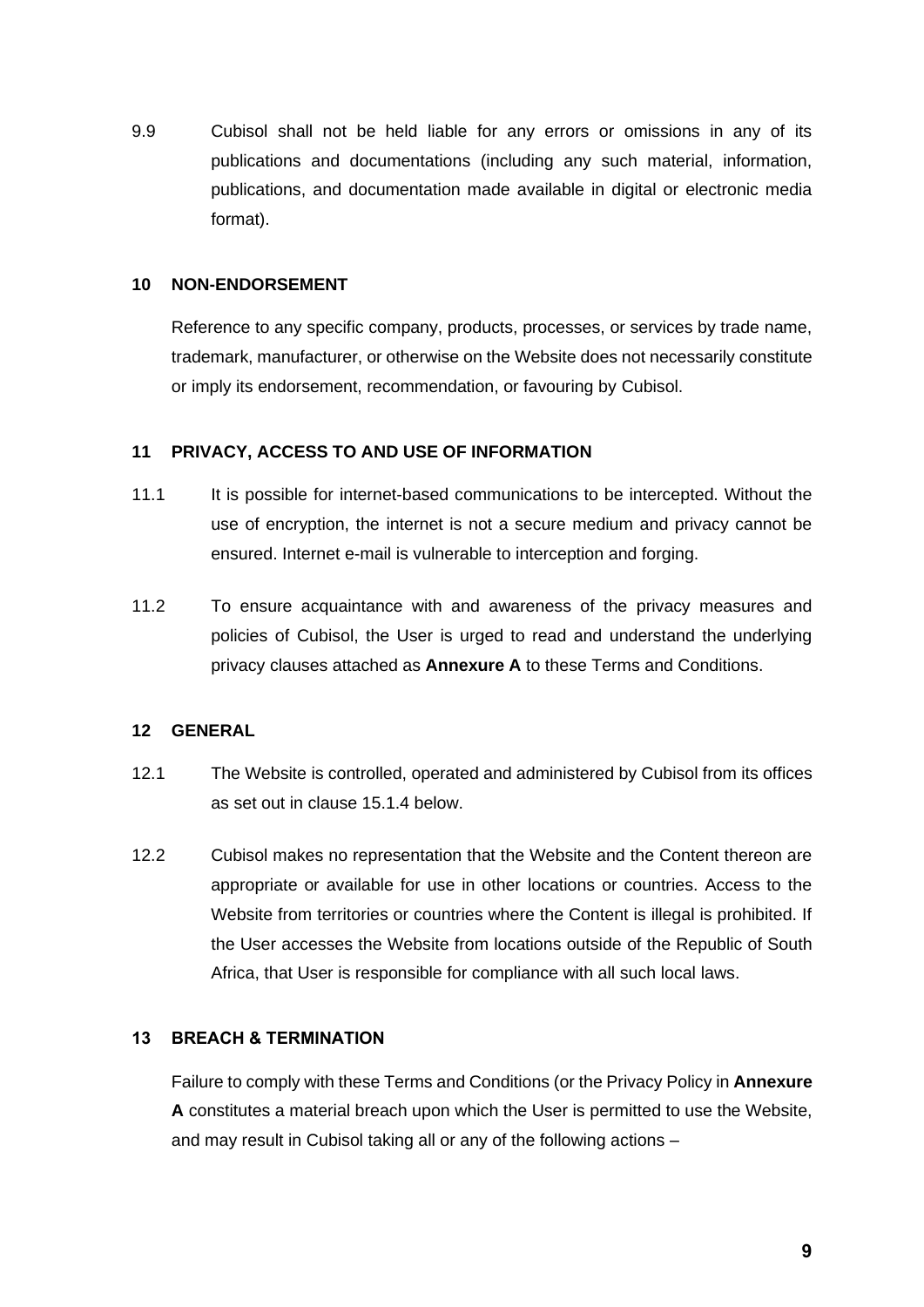- 13.1 immediate, temporary, or permanent withdrawal of the User's right to use the Website;
- 13.2 immediate, temporary, or permanent removal of any Content uploaded by the User to the Website;
- 13.3 issue a warning to the User;
- 13.4 obtain an order against the User for specific performance, with or without claiming damages;
- 13.5 claim such damages as it may have suffered in lieu of specific performance together with all amounts owing under or in terms of this Privacy Policy; and/or
- 13.6 disclosure of such information to law enforcement authorities, as deemed necessary in Cubisol's sole discretion.

# <span id="page-9-0"></span>**14 DISPUTE RESOLUTION**

- <span id="page-9-1"></span>14.1 Cubisol may demand that a dispute be determined in terms of this clause [14](#page-9-0) by written notice given to the other party in accordance with the Expedited Rules ("**Rules**") of the Arbitration Foundation of Southern Africa ("**AFSA**").
- 14.2 This clause shall not prevent any party from obtaining interim relief on an urgent basis from a court of competent jurisdiction, pending the decision of an arbitrator.
- 14.3 The User hereby consents to the arbitration being dealt with on an urgent basis in terms of the Rules of AFSA should either party, by written notice, require the arbitration to be held on an urgent basis. In such event either party may apply to the AFSA Secretariat as required in terms of the said Rules to facilitate such urgent arbitration.
- 14.4 The arbitration shall be held –
- 14.4.1 at Cape Town;
- 14.4.2 with only the legal and other representatives of the parties to the dispute present thereat; and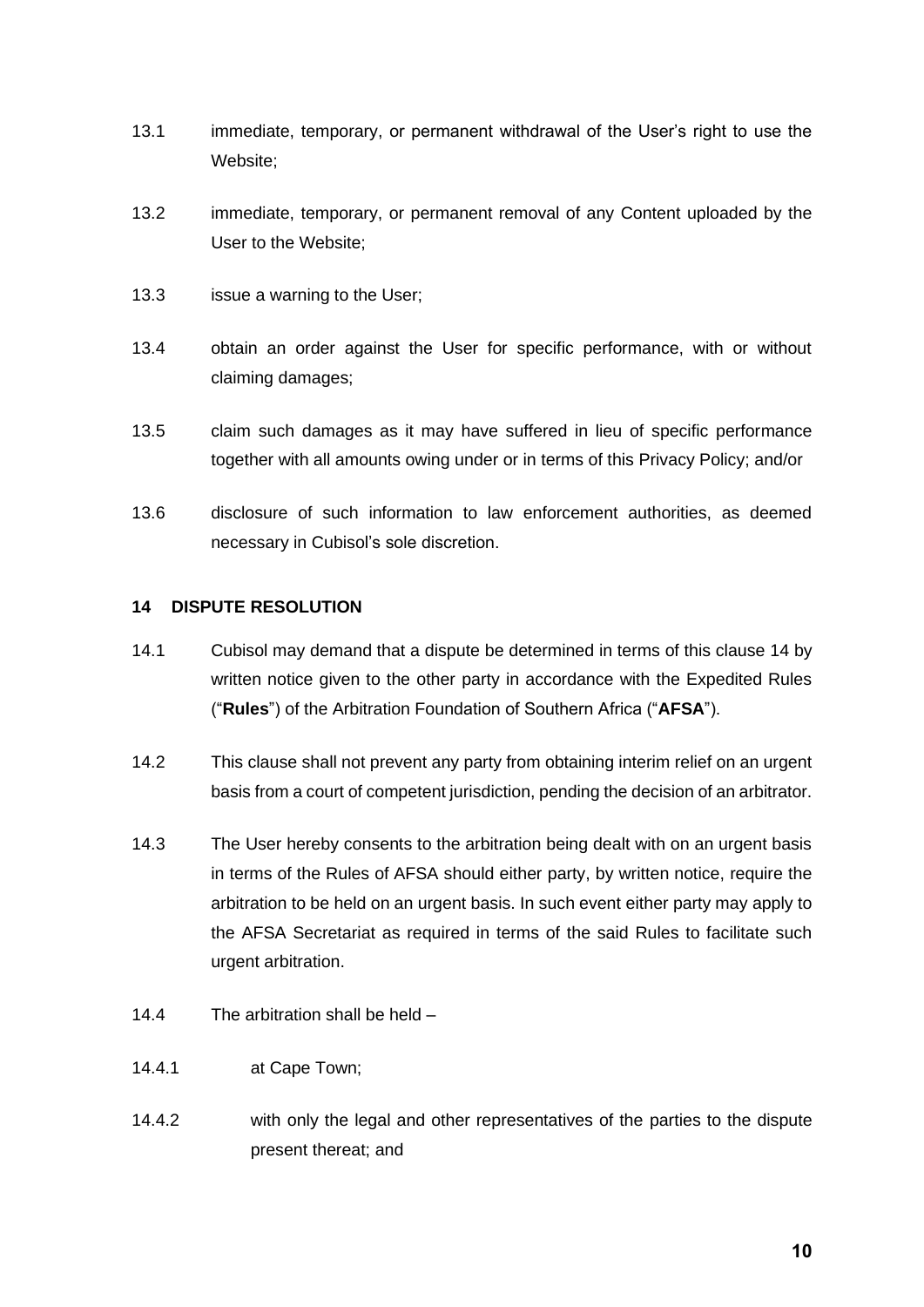- 14.4.3 otherwise in terms of the Arbitration Act, No. 42 of 1965 ("**Arbitration Act**"), unless otherwise provided for herein.
- 14.5 The arbitrator shall be a practising advocate of the Cape Bar of at least ten years' standing, appointed by Privacy Policy between the parties to the dispute, subject to clause [14.6](#page-10-0)
- <span id="page-10-0"></span>14.6 Should the parties fail to agree on an arbitrator within 14 days after the giving of notice in terms of clause [14.1,](#page-9-1) the arbitrator shall be appointed by the chairperson of the cape bar council (or by AFSA if the cape bar council no longer exists), at the request of either party to the dispute.
- <span id="page-10-2"></span>14.7 The parties hereby consent to the jurisdiction of the High Court of South Africa in respect of the proceedings referred to in clause [14.8.](#page-10-1)
- <span id="page-10-1"></span>14.8 The decision of the arbitrator shall be final and binding on the parties to the dispute and may be made an order of the court referred to in clause [14.7,](#page-10-2) at the instance of any of the parties to the dispute.
- 14.9 The parties agree to keep the arbitration including the subject matter of the arbitration and the evidence heard during the arbitration confidential and not to disclose it to anyone except for purposes of obtaining an order as contemplated herein.
- 14.10 It is recorded that it is the intention of the parties, that any dispute referred to arbitration in terms of clause [14.1](#page-9-1) shall be resolved strictly in accordance with the provisions of this clause [14.](#page-9-0) The parties accordingly agree and undertake as follows -
- 14.11 that it shall not make any application to Court as contemplated in terms of section 3(2) of the Arbitration Act;
- 14.12 that it shall not make any application to court as contemplated in terms of section 20(1); and
- 14.13 the periods set out in section 23 of the Arbitration Act shall not be applicable to any arbitration proceedings arising out of this Agreement.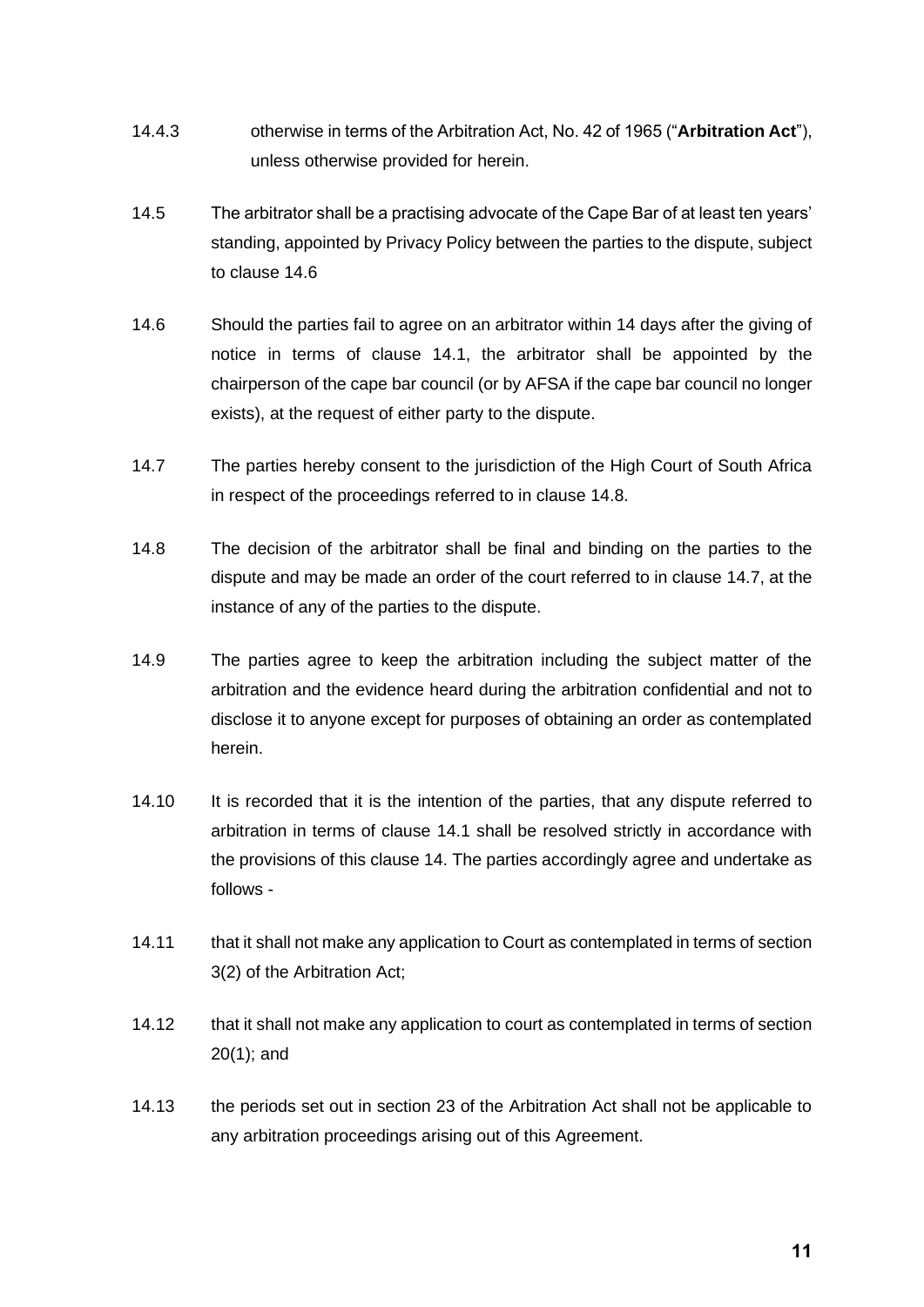- 14.14 The parties hereby consent to the jurisdiction of the High Court of South Africa in respect of the proceedings referred to in clause [14.8.](#page-10-1)
- 14.15 The decision of the arbitrator shall be final and binding on the parties to the dispute and may be made an order of the court referred to in clause [14.7,](#page-10-2) at the instance of any of the parties to the dispute.
- 14.16 The parties agree to keep the arbitration including the subject matter of the arbitration and the evidence heard during the arbitration confidential and not to disclose it to anyone except for purposes of obtaining an order as contemplated herein.
- 14.17 It is recorded that it is the intention of the parties, that any dispute referred to arbitration in terms of clause [14.1](#page-9-1) shall be resolved strictly in accordance with the provisions of this clause [14.](#page-9-0) The parties accordingly agree and undertake as follows -
- 14.17.1 that it shall not make any application to Court as contemplated in terms of section 3(2) of the Arbitration Act;
- 14.17.2 that it shall not make any application to court as contemplated in terms of section 20(1); and
- 14.17.3 the periods set out in section 23 of the Arbitration Act shall not be applicable to any arbitration proceedings arising out of this Agreement.

# **15 ECTA REQUIREMENTS**

- 15.1 In accordance with the disclosure requirements of ECTA and the Promotion of Access to Information Act No.2 of 2000, Cubisol makes the following information available to the User -
- 15.1.1 **Full name**: Cubisol Investments 3 (Pty) Ltd
- 15.1.2 **Legal status**: private company
- 15.1.3 **Registration number**: 2009/019315/07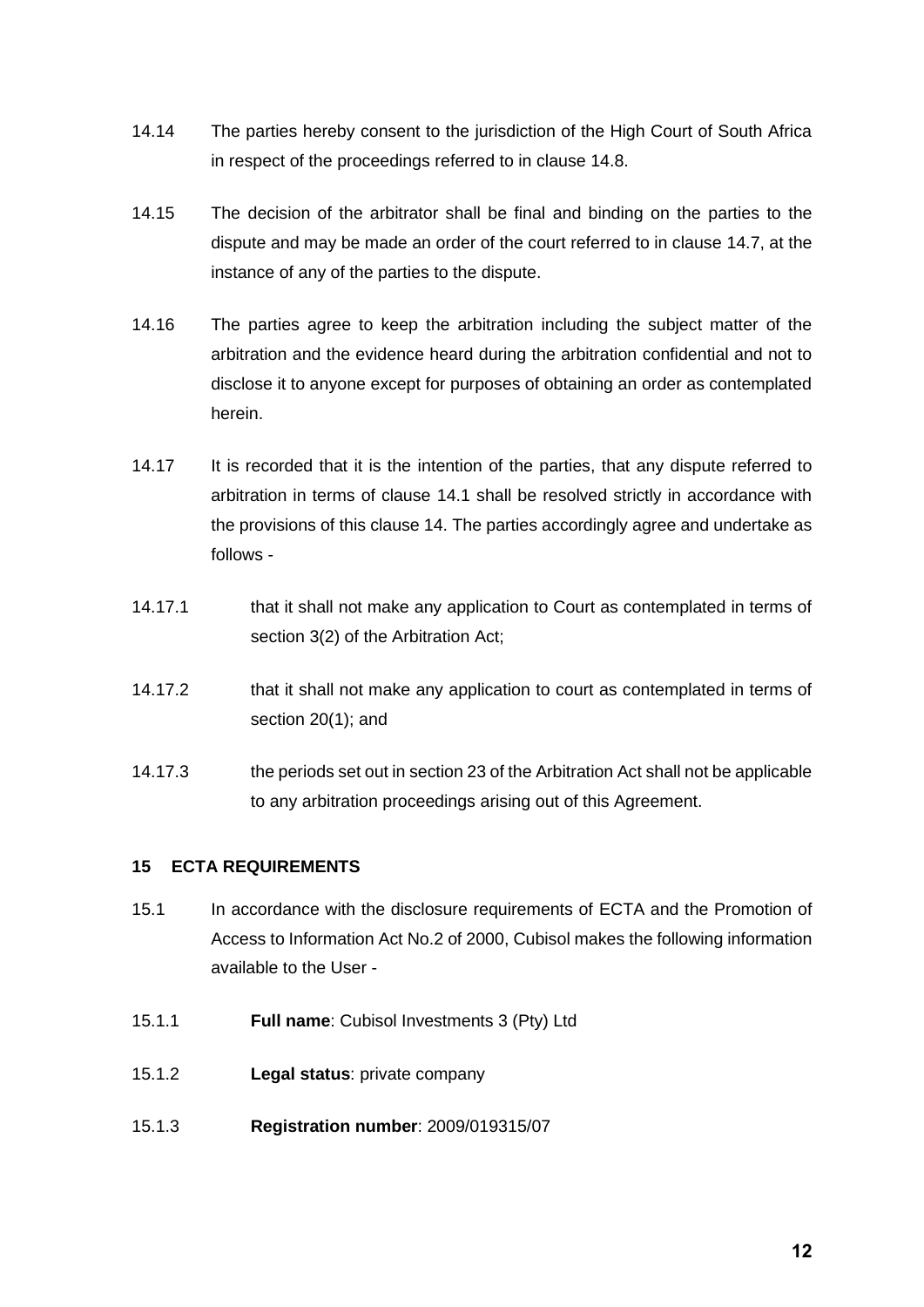- <span id="page-12-0"></span>15.1.4 **Physical Address**: SG101A South Wing, Great Westerford, 240 Main Road, Newlands, Western Cape, 7700
- 15.1.5 **Website Addresses**: [www.lonehillcentre.co.za;](http://www.lonehillcentre.co.za/) [www.harbourbay.co.za;](http://www.harbourbay.co.za/) [www.mayfieldsquare.co.za](http://www.mayfieldsquare.co.za/)
- 15.1.6 **Telephone number**: 021 659 7070
- 15.1.7 **Email address**: info@cubisol.co.za
- 15.1.8 **Names of Directors**:
- 15.1.8.1 André von Bülow;
- 15.1.8.2 Gerald Porter.
- 15.1.9 **Place of registration**: South Africa
- 15.1.10 **Physical address where Cubisol will receive legal service of documents**: SG101A South Wing, Great Westerford, 240 Main Road, Newlands, Western Cape, 7700
- 15.1.11 **Description of the main characteristics of the goods or services offered by Cubisol**: Retail property investments.

## **16 AMENDMENT OF THE TERMS AND CONDITIONS**

- 16.1 The Owner reserves the right to, at its sole discretion, amend, modify, add to or remove any provisions (in whole or in part) of the Terms and Conditions from time to time.
- 16.2 Any changes to these Terms and Conditions will become effective upon such changes being posted on the Website.
- 16.3 The onus rests on the User to periodically check the Terms and Conditions on the Website for any changes or updates therein contained.
- 16.4 The User's continued use of the Website following the posting of any amendments by Cubisol shall be considered notice of the User's acceptance to